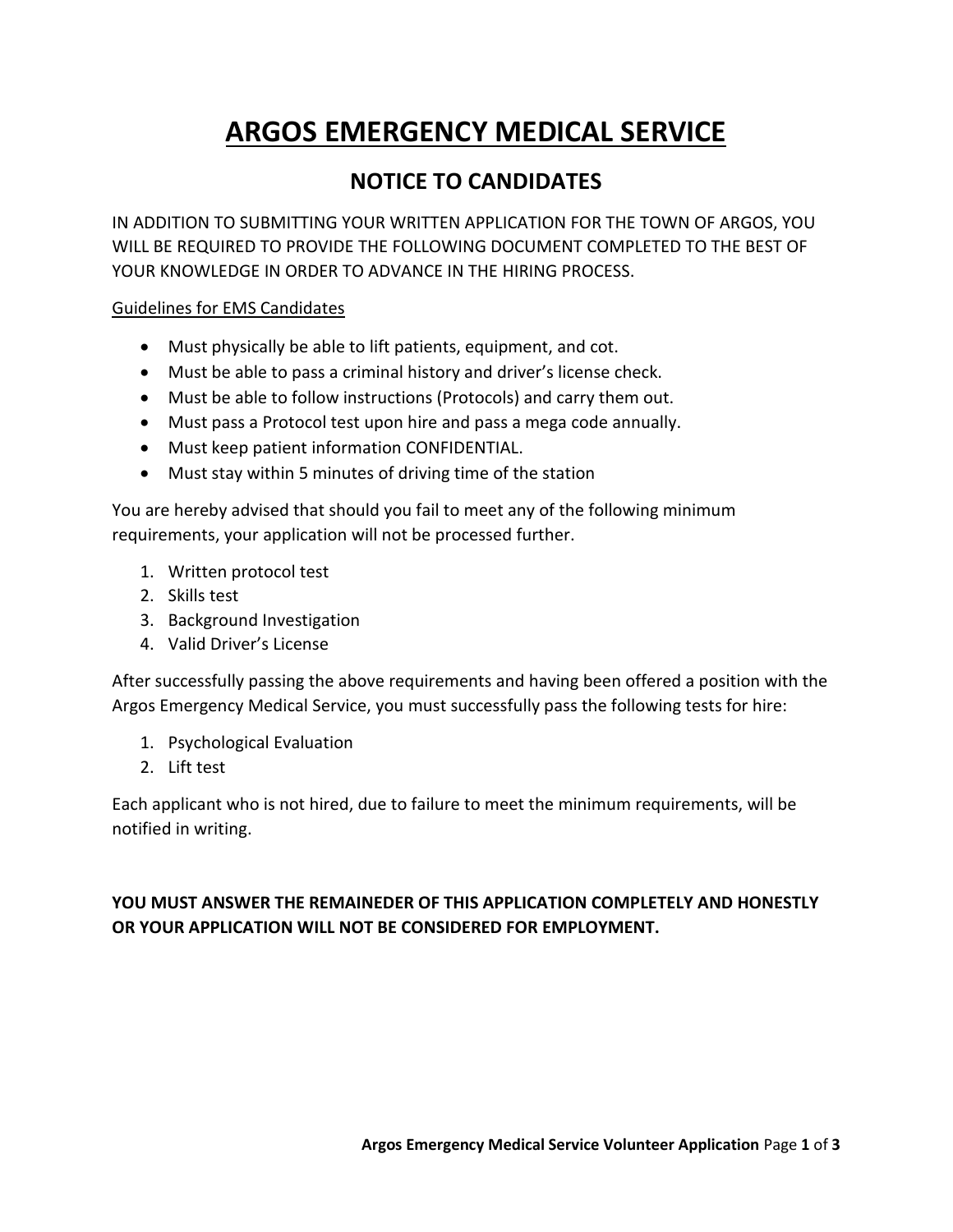## **Argos Emergency Medical Service Volunteer Application**

| Name:          | Date:  |
|----------------|--------|
| Address:       | Phone: |
| Email address: |        |

| Certifications (Including cert number if applicable: | <b>Expiration Date:</b> |
|------------------------------------------------------|-------------------------|
|                                                      |                         |
|                                                      |                         |
|                                                      |                         |

#### Schooling:

| High school name and location (City, State):      | Degree: |
|---------------------------------------------------|---------|
| Post High School Cert/Trade School (City, State): |         |
| College and location (City, State):               |         |

|  | General questions: |
|--|--------------------|
|--|--------------------|

| <b>General questions:</b>                                                                                        | Y/N |
|------------------------------------------------------------------------------------------------------------------|-----|
| Are you legally allowed to work in the USA?                                                                      |     |
| Are you 18 years or older?                                                                                       |     |
| Are you able to lift a minimum of 100 lbs at least waist high?                                                   |     |
| Do you have any experience using a stretcher and ambulance equipment?                                            |     |
| Are you willing to be vaccinated as required by the State of Indiana EMS or<br>sign a release of responsibility? |     |
| Are you willing to stay within 5 minutes of driving minutes of station for the                                   |     |
| duration of your shift?                                                                                          |     |

Guidelines for EMS Employees

- Must physically be able to lift patients, equipment, and cot.
- Must be able to pass a criminal history and driver's license check.
- Must be able to follow instructions (Protocols) and carry them out.
- Must pass a Protocol test upon hire and pass a mega code annually.
- Must keep patient information CONFIDENTIAL.